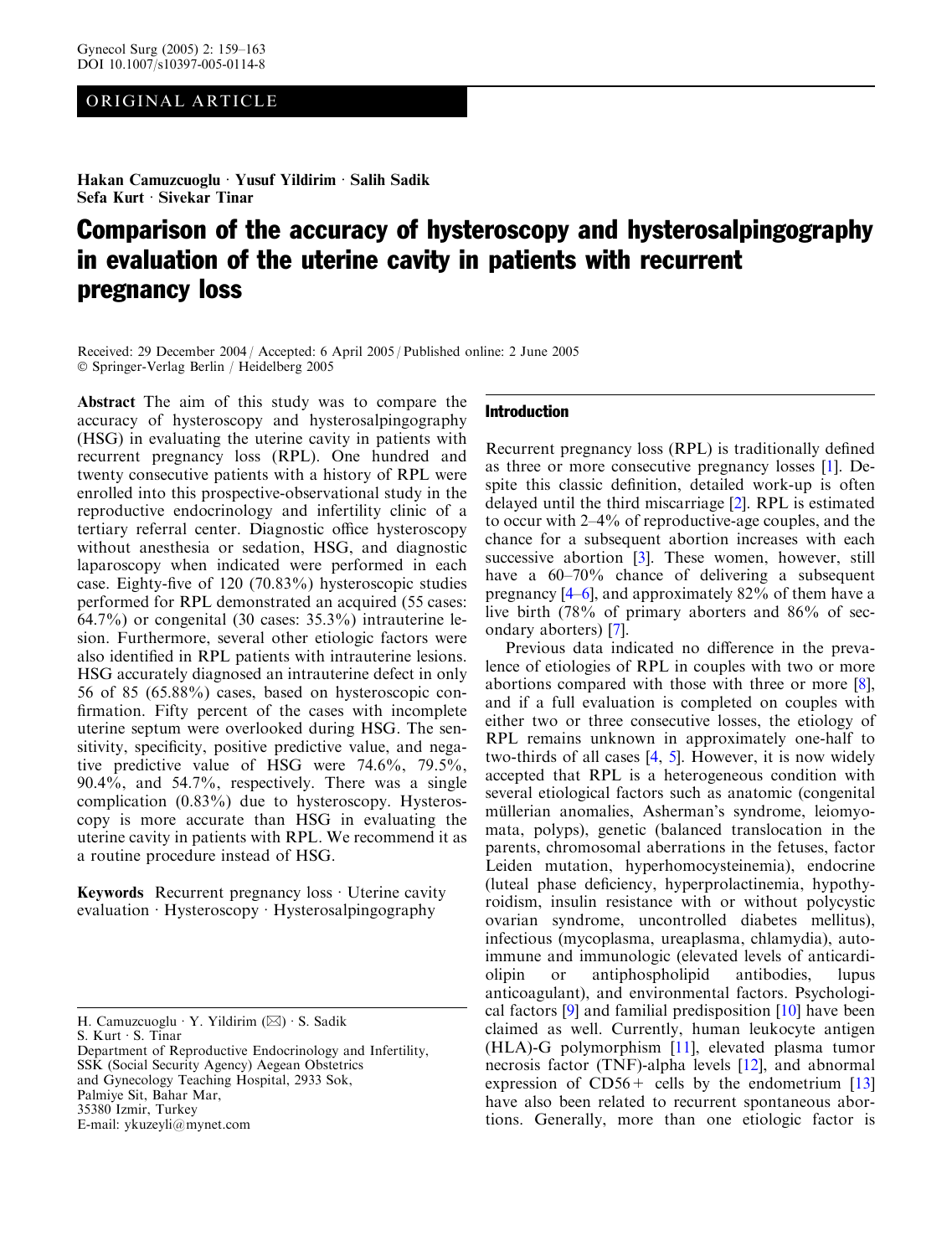present in the same case. Congenital and acquired uterine abnormalities, which are potentially correctable factors, consist of a majority of the explained cases of the RPL, with rates of 15–38% [\[14–19\]](#page-3-0). Because of the high prevalence of uterine abnormalities, evaluation of the uterine cavity should be routinely done in the basic assessment of women with RPL.

Historically, dilatation and curettage, hysterosalpingography (HSG), transvaginal sonography, office hysteroscopy, hysterosonography, and magnetic resonance imaging have been applied to evaluate the uterine cavity. Hysteroscopy, however, is still widely used because it has high accuracy rates up to 98% [[20,](#page-3-0) [21](#page-4-0)]. Since the first hysteroscopic intervention was reported in 1869 by Pantaleoni [\[22](#page-4-0)], and parallel with advances in instrumentation and operative technique in the last 35 years, hysteroscopy has became a frequent procedure in gynecology practice, especially for evaluating cases of reproductive failure [[23–25](#page-4-0)]. Currently, the diagnostic and therapeutic applications of hysteroscopy are many and range from visualizing endometrial malignancy to examining the fetus in utero.

The aim of this study was to compare the accuracy of hysteroscopy and HSG and to evaluate the impact of hysteroscopy as a routine procedure in evaluating the uterine cavity in patients with RPL.

### Materials and methods

Between April 2001 and August 2003, a total of 121 consecutive women with a history of RPL were prospectively recruited from the SSK (Social Security Agency) Aegean Obstetrics and Gynecology Teaching Hospital, Department of Reproductive Endocrinology and Infertility, a tertiary referral center for patients with RPL in Izmir, Turkey. This prospective observational study was approved by the institutional review board, and informed consent was obtained from each patient after the purpose and nature of the study had been fully explained.

Pregnancy loss was defined as any natural abortion occurring before 24 weeks of gestation or with a fetal weight of less than 500 g. RPL was defined as two or more consecutive, spontaneous pregnancy losses whether or not the patient had a previous or subsequent successful pregnancy outcome.

Exclusion criteria were an ongoing or suspected pregnancy or a history of iodine allergy or reactions. Patients with signs of pelvic inflammatory disease and those undergoing active treatment for any sexually transmitted disease were also not enrolled into the study.

In all cases before hysteroscopy, HSG using an aqueous contrast medium (Omnipaque; Opakim, Turkey) was performed as part of the investigations for uterine abnormalities. All HSGs and hysteroscopies were performed during the follicular phase. Sensitivity, specificity, positive predictive value (PPV), and negative predictive value (NPV) were calculated for HSG, considering hysteroscopic diagnosis as the gold standard.

Hysteroscopy was carried out with a rigid office hysteroscope and a diagnostic sheath with a 5-mm diameter (Endomat, Karl Storz Endoscopy, Tuttlingen, Germany). It was carried out as an outpatient procedure. To avoid discomfort or pain, cervical dilatation was not performed in any patient. Prophylactic oral doxycycline (daily 100-mg tablets for 5 days) was used in any subject who had a prior history of pelvic inflammatory disease. All study patients took naproxen sodium (500-mg oral tablets) 30 min before each outpatient procedure. Except in five cases, no local or general anesthesia or sedation were used in the patients. Distension of the uterine cavity was obtained using glycine solution (400 ml/min), and the intrauterine pressure, ranging from 175 cm to 275 cm  $H_2O$ , was automatically controlled by an electronic irrigation and suction device (Endomat, Karl Storz, Tuttlingen, Germany). A study was judged adequate only when the entire uterine cavity and both tubal ostia were visualized during the procedure.

Uterine abnormalities detected during endoscopic examinations were divided into two categories: congenital or acquired pathologies. Congenital uterine defects were classified in accordance with the modified American Fertility Society classification [\[26](#page-4-0)]. Patients with hysteroscopic evidence of incomplete or complete uterine septum underwent laparoscopic confirmation to evaluate the uterine fundal contour. The diagnosis of a septum was made if the external fundal contour was convex, flat, or smooth and minimally depressed in the midline less than 1 cm from the fundal contour. A bicornuate uterus was defined as one with a fundal indentation greater than 1 cm or with a cleft of any size that sharply demarcated the midline [\[27](#page-4-0)]. Submucosal fibroids and endometrial polyps detected during hysteroscopy were removed by resectoscope.

Regardless of the results of hysteroscopy, all women with RPL were also screened for possible concomitant causes of miscarriage: peripheral blood karyotype of both parents; tests of insulin resistance (diagnosed as fasting insulin levels greater than 20  $\mu$ U/ ml or a fasting-glucose-to-fasting-insulin ratio of less than 4.5); thyroid function, serum prolactin, and midluteal plasma progesterone (normal, greater than 20 nmol/l) measurements; measurements of lupus anticoagulant (dilute Russell viper venom test), anticardiolipin antibodies (ACA), antinuclear antibodies (ANA), and antithyroid antibodies; cervical cultures for mycoplasma, ureaplasma, and chlamydia; and toxoplasmosis serology.

#### Results

A total of 121 patients were investigated with hysteroscopy; one case was excluded from the study because of failure in the insertion of the hysteroscope. Thus, 120 women who had a history of RPL were enrolled into the final study. Their mean age was 28.3 (range 23–41) years.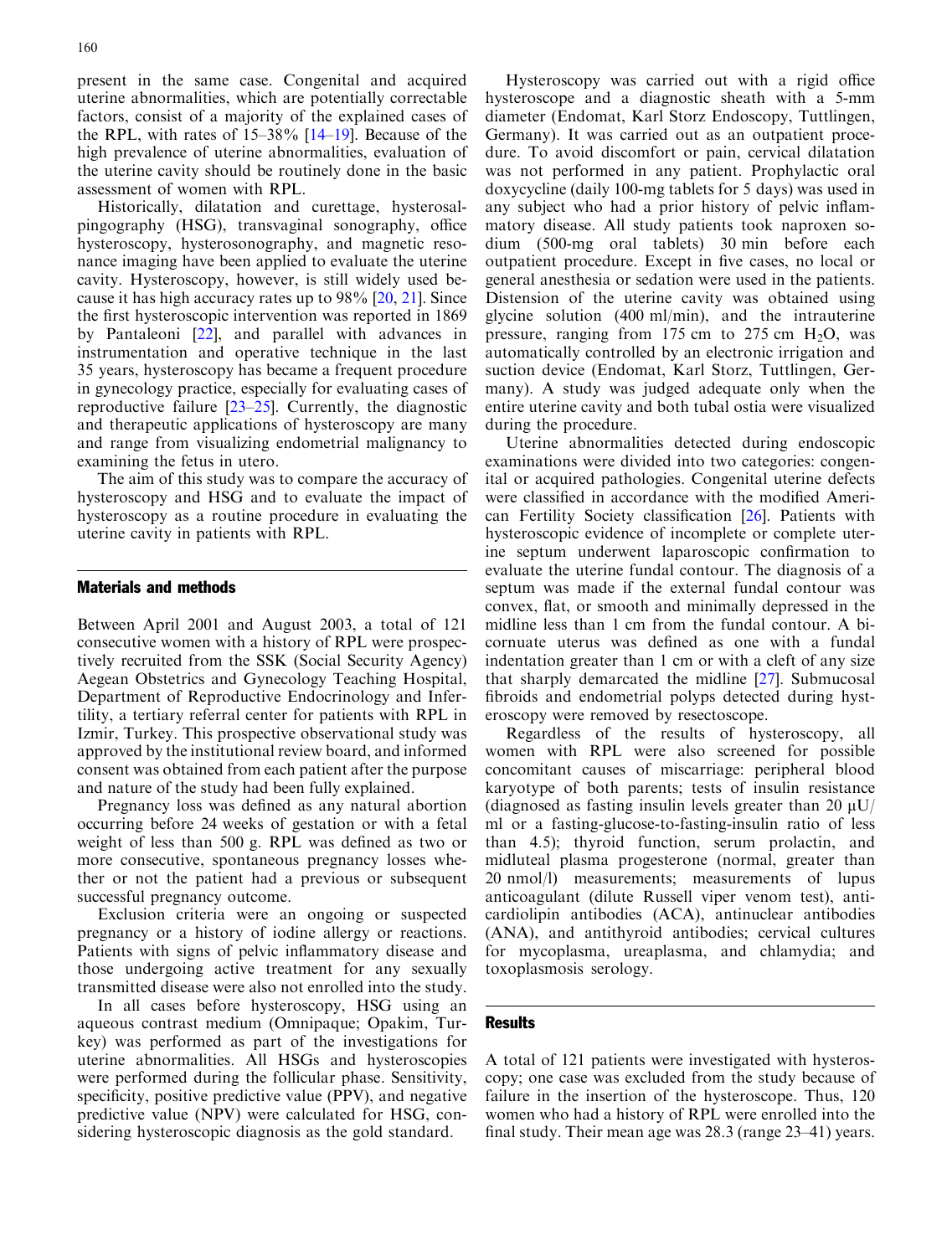These patients had had between two and eight prior pregnancy losses, with a mean of 3.62 losses. While 96 patients had had only 1st-trimester losses, 17 cases had had both 1st- and 2nd-trimester losses, and seven cases had had only 2nd-trimester losses.

Eighty-five of 120 (70.83%) hysteroscopic studies performed for RPL demonstrated intrauterine lesions. The abnormalities found during hysteroscopy were given the following diagnoses: 55 (64.7%) had acquired pathologies (endometrial adhesion in 31, submucous fibroid in 19, and endometrial polyp in five), and 30 (35.3%) had congenital pathologies (complete uterine septum in 16, incomplete uterine septum in eight, bicornuate uterus in five, and didelphic uterus in one). All 24 patients with hysteroscopic evidence of incomplete or complete uterine septum underwent laparoscopic confirmation to evaluate the uterine fundal contour.

Fifty-six of the patients (46.66%) had an intrauterine abnormality that could be detected with HSG. Most of these were uterine septum filling defect or uterine wall irregularity. A summary of the hysteroscopy and HSG findings of 85 cases with intrauterine abnormalities are presented in Table 1. The sensitivity, specificity, PPV, and NPV of HSG were 74.6%, 79.5%, 90.4%, and 54.7%, respectively, when hysteroscopy was accepted as the gold standard. In summary, HSG accurately diagnosed an intrauterine defect in only 56 of 85 (65.88%) cases based on hysteroscopic confirmation. Although all cases of complete uterine septum were diagnosed accurately with HSG, four (50%) of eight cases of incomplete uterine septum were overlooked during HSG.

Additionally, several possible etiologic factors apart from uterine factors were identified in RPL patients with intrauterine lesions: luteal phase deficiency in 10  $(11.76\%)$ , insulin resistance in seven  $(8.24\%)$ , antiphospholipid antibodies in six (7.06%), and chromosomal translocation in the parents in two (2.35%).

The mean duration of the procedure was 9.82 (range 8–21) min. There was a single complication  $(0.83\%)$ after hysteroscopy in which a patient was hospitalized for excessive uterine bleeding.

Table 1 Hysteroscopy and hysterosalpingography (HSG) findings of patients with intrauterine pathology

| Hysteroscopy                | HSG findings               |
|-----------------------------|----------------------------|
| findings $N$ (%)            | $N($ %)                    |
| Intrauterine adhesion       | Uterine wall/cavity        |
| 31 (25.83)                  | irregularity $13$ (15.29)  |
| Polyp or submucosal fibroid | Filling defect             |
| 24(20.00)                   | 19(22.35)                  |
| Incomplete or complete      | Incomplete or complete     |
| septum 24 (20.00)           | septum 20 (23.53)          |
| Bicornuate uterus $5(4.17)$ | Bicornuate uterus 3 (3.53) |
| Didelphic uterus $1(0.08)$  | Didelphic uterus $1(1.18)$ |
| Normal cavity               | Normal cavity 29 (34.11)   |

### **Discussion**

Since the impact of uterine factors on recurrent miscarriage was emphasized by Halbrecht [\[28](#page-4-0)], a substantial number of studies have been published each year. Even though both congenital and acquired anatomic uterine defects can potentially affect reproductive capability, an association between müllerian anomalies and reproductive failures is significantly more obvious than with acquired lesions (e.g., intrauterine adhesion and submucosal leiomyoma) [[29](#page-4-0)].

It is reported that in women with RPL who have undergone HSG or hysteroscopic examination of the uterus, müllerian anomalies have been found in approximately 10%, and the reproductive history of most women with a müllerian anomaly is poor  $[30]$  $[30]$ . In contrast, we found that approximately one-third of the RPL cases with an intrauterine defect that could be detected by hysteroscopy had a congenital müllerian anomaly, predominantly uterine septum. The most commonly reported müllerian anomaly associated with RPL is septate uterus, for which the pretreatment reproductive wastage rate is 95%. However, among these patients who receive adequate therapy, the gestational outcome has markedly improved, and 87% of the pregnancies have resulted in living infants or have progressed beyond 20 weeks of gestation [[31\]](#page-4-0). It is believed that poor vascularization of the uterine septum is a cause of spontaneous abortion  $[32]$ ; however, a study revealed that the vascular density in uterine septa removed at the time of metroplasty was similar to that of the normal uterine wall [\[33](#page-4-0)].

In our series the most common acquired lesion in cases of RPL was intrauterine adhesion. Our study also revealed that there are no certain criteria for diagnosing intrauterine adhesions with HSG and that hysterosalpingographic diagnosis of them is therefore very difficult. Intrauterine adhesions following overzealous curettage of the uterus in the postpartum period, intrauterine surgery (e.g., myomectomy), or endometritis may cause menstrual irregularity, infertility, and spontaneous abortion. Dense, avascular adhesions may interfere with implantation or placentation. However, an association between intrauterine adhesion and RPL is controversial. After hysteroscopic treatment of intrauterine adhesions, normal menstruation is restored in approximately 88% of patients who have any menstrual irregularity, including amenorrhea, hypomenorrhea, and dysmenorrheal [\[34](#page-4-0)]. Therefore, hysteroscopic evaluation of patients with RPL is very useful with respect both to its diagnostic and its therapeutic effects.

Hysteroscopy and HSG approach the uterine cavity in different ways, and each has different advantages and limitations. Hysteroscopy performed in an outpatient setting without general or local anesthesia in more than 90% of women [[35\]](#page-4-0), however, allows direct visualization of the uterine cavity and thus allows biopsy and removal of any abnormal endometrial lesions simultaneously,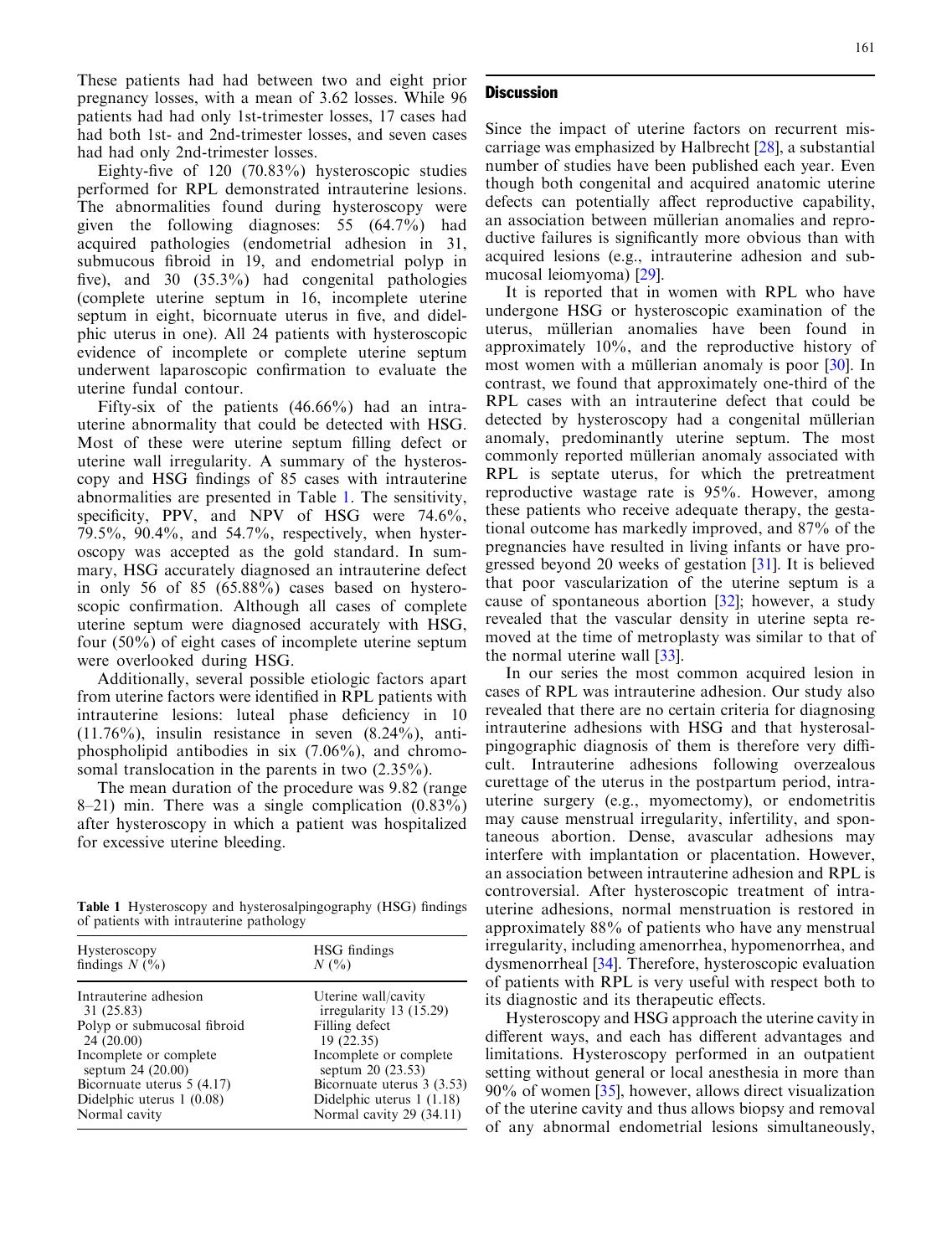<span id="page-3-0"></span>while HSG is necessary for a thorough assessment of uterine malformations, complex intrauterine adhesions, and uterine scars [\[36](#page-4-0)]. A study investigating the accuracy of hysteroscopy in 1,500 women revealed that hysteroscopy had sensitivity, specificity, PPV, and NPV of 94.2%, 88.8%, 83.1%, and 96.3%, respectively, in predicting normal or abnormal histopathology of endometrium. This study has suggested that hysteroscopy is therefore accurate in distinguishing between normal and abnormal endometrium [\[37\]](#page-4-0). On the other hand, Raziel et al. [\[38](#page-4-0)] reported that HSG shows high false-positive (38%) and false-negative (28%) rates in the uterine adhesion group. We detected low sensitivity and specificity of HSG in diagnosing intrauterine defects as well. Recently, Lindheim and Morales [[39\]](#page-4-0) have suggested that intraoperative sonohysterography (SHG) performed concomitantly with hysteroscopy is beneficial for confirming the depth of pathology and false-negative hysteroscopy findings because of SHG's three-dimensional images. However, SHG could not be performed in any patients in our series.

An accepted rate for all complications (mechanical, media-related, infectious, and bleeding) during diagnostic hysteroscopy is less than 4%. Uterine perforation or cervical trauma is the most common complication, with rates ranging between 0.7% and 2.7% [\[40,](#page-4-0) [41](#page-4-0)], and most cervical trauma and uterine perforations occur during dilation of the cervix [[42\]](#page-4-0). Even though hysteroscopy is an operative intervention instead of a diagnostic procedure, the complication risk is also less, with a frequency of 4.8% for uterine perforation, 0.6% for uterine hemorrhage, and approximately 5.5% for metabolic abnormalities (most of which are asymptomatic,) according to Castaing et al. [\[43](#page-4-0)]. Their study investigating complications of operative hysteroscopy also showed that the perforation rate was greater in patients treated for synechia than for other intrauterine pathologies, and it depended on the surgeon's hysteroscopic experience. Bleeding during or after operation is the second most common complication of hysteroscopy (0.25% of all cases), with myomectomy being the procedure with the highest complication rate  $(2-3\%)$  [\[44\]](#page-4-0). If bleeding persists postoperatively, a Foley catheter balloon filled with 15–30 ml of fluid can be inserted into the cavity. Pharmacological therapy (e.g., vasopressin and misoprostol), uterine artery embolization, and hysterectomy can also be used if required. Our patient who had uterine bleeding after hysteroscopy responded to 2.5 g/day of oral conjugated estrogen and was discharged 7 days after hysteroscopy.

Consequently, most patients with RPL have an intrauterine abnormality detected by hysteroscopy, and HSG remains inadequate to diagnose this condition by itself. Diagnostic hysteroscopy should be considered a necessary, successful, and safe investigative procedure for suspected intrauterine pathologies in cases of recurrent spontaneous abortions. We recommend it as a routine procedure instead of HSG. Also, regardless of the results of uterine cavity evaluation, other potential causes of the RPL should be considered thoroughly.

#### References

- 1. Li TC, Iqbal T, Anstie B et al (2002) An analysis of the pattern of pregnancy loss in women with recurrent miscarriage. Fertil Steril 78:1100–1106
- 2. Knudsen UB, Hansen V, Juul S (1991) Prognosis of a new pregnancy following previous spontaneous abortions. Eur J Obstet Gynecol Reprod Biol 39:31–35
- 3. Kutteh WH (1998) Recurrent pregnancy loss. In: Car BR, Blackwell RE (eds) Textbook of reproductive medicine, 2nd edn. Appleton and Lange, Stamford, pp 679–692
- 4. Katz VL, Kuller JA (1994) Recurrent miscarriage. Am J Perinatol 11:386–397
- 5. Lee RM, Silver RM (2000) Recurrent pregnancy loss: summary and clinical recommendations. Semin Reprod Med 18:433–440
- 6. Tulppala M, Palosuo T, Ramsay T, Miettien A, Salonen R, Ylikorkala O (1993) A prospective study of 63 couples with a history of recurrent spontaneous abortion: contributing factors and outcome of subsequent pregnancies. Hum Reprod 8:764– 770
- 7. Gilchrist DM, Livingston JE, Hurlburt JA, Wilson RD (1991) Recurrent spontaneous pregnancy loss. Investigation and reproductive follow-up. J Reprod Med 36:184–188
- 8. Coulam CB (1991) Epidemiology of recurrent spontaneous abortion. Am J Reprod Immunol 26:23–27
- 9. Bergant AM, Reinstadler K, Moncayo HE, Solder E, Heim K, Ulmer H et al (1997) Spontaneous abortion and psychosomatics: a prospective study on the impact of psychological factors as a cause for recurrent spontaneous abortion. Hum Reprod 12:1106–1110
- 10. Christiansen OB, Mathiesen O, Lauritsen JG, Grunnet N (1990) Idiopathic recurrent spontaneous abortion evidence of a familial predisposition. Acta Obstet Gynecol Scand 69:597–601
- 11. Abbas A, Triphati P, Naik S, Agrawal S (2004) Analysis of human leukocyte antigen (HLA)-G polymorphism in normal women and in women with recurrent spontaneous abortions. Eur J Immunogenet 31:275–278
- 12. Arslan E, Colakoglu M, Celik C, Gezginc K, Acar A, Capar M, Akoz M, Akyurek C (2004) Serum TNF-alpha, IL-6, lupus anticoagulant and cardiolipin antibody in women with and without a past history of recurrent miscarriage. Arch Gynecol Obstet 270:227-229
- 13. Tuckerman E, Laird SM, Stewart R, Wells M, Li TC (2004) Markers of endometrial function in women with unexplained recurrent pregnancy loss: a comparison between morphologically normal and retarded endometrium. Hum Reprod 19:196– 205
- 14. Stray-Pederson B, Stray-Pederson S (1984) Etiologic factors and subsequent reproductive performance in 195 couples with a prior history of habitual abortion. Am J Obstet Gynecol 148:140–146
- 15. Tho PT, Byrd JR, McDonough PG (1979) Etiologies and subsequent reproductive performance of 100 couples with recurrent abortion. Fertil Steril 32:389–395
- 16. Acien P (1996) Uterine anomalies and recurrent miscarriage. Infertil Reprod Med Clin North Am 7:698–719
- 17. Clifford K, Rai R, Watson H, Regan L (1994) An informative protocol for the investigation of recurrent miscarriage: preliminary experiences of 500 consecutive cases. Hum Reprod 9:1328–1332
- 18. Raziel A, Kornberg Y, Friedler S et al (2001) Hypercoagulable thrombophilic defects and hyperhomocysteinemia in patients with recurrent pregnancy loss. Am J Reprod Immunol 45:65–71
- 19. Carp H, Salomon O, Seidman D et al (2002) Prevalence of genetic markers for thrombophilia in recurrent pregnancy loss. Hum Reprod 17:1633–1637
- 20. Loffer FD (1989) Hysteroscopy with selective endometrial sampling compared with DC for abnormal uterine bleeding: the value of negative hysteroscopic view. Obstet Gynecol 73:16–20